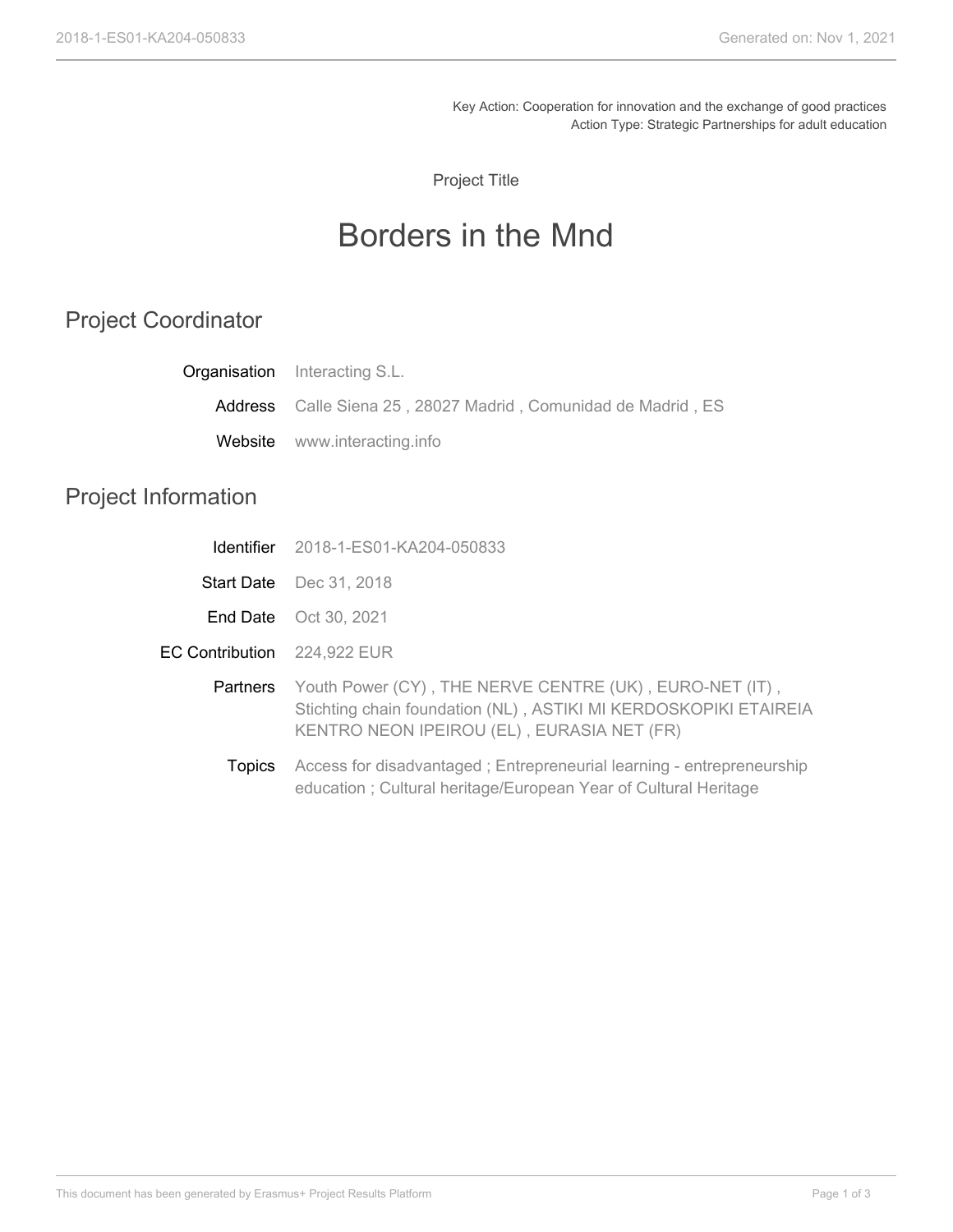## Project Summary

Modern times are challenging our ideas about hosting and our welcomes are becoming increasingly selective. Our project proposes modern and relevant welcoming services devised by residents of our interface communities to inform visitors about the place they have come to. In showing others the range of services available, the history and culture of their neighbourhood, our participants will learn about who they are and where they belong, within both their own community and in Europe .

Borders in the Mind recognises the massive upheaval and population shifts within Europe in recent years and seeks to address the needs of both hosts and migrants for mutual respect and understanding of each other's cultures.

Our principal objective is to devise and deliver innovative, practical and relevant tools and methodologies to promote tolerance and celebrate difference and identity. The project will also explore intangible culture heritage, looking at how current day cultural beliefs, traditions and lifestyles have been influenced, and continue to be influenced, by events in our past, even if many people are unaware of it. The project will bring this hidden, and sometimes misunderstood, cultural heritage to life. We will help communities to share their common experiences and history, unearthing stories, ideas and themes from the past. From our partner organisations we

Adult Educators and Community Workers, across sectors, in both formal and informal contexts will be trained to test and use the products developed by the partnership. The main product will be a series 'Discovery Events', designed by participating adults to present to visitors from different neighbourhoods, cultures and countries. The process will develop skills and self-confidence, enable and support re-engagement in adult learning and training, encourage European identity, active citizenship and promote entrepreneurship.

To achieve these objectives we will use interactive methodologies, collecting information from stakeholders to undertake audits mapping Cultural Heritage, social services, political boundaries and attitudes. We will use this material to create innovative and entertaining Discovery/Welcome events to the neighbourhoods and cultures of our project partners.

The results will be to to shine a new light on previously unknown European communities further enriching our sense of european cohesion and diversity.

Other Products and activities include:

A template for community based learning projects.

Audits of the objective and subjective borders defining communities.

Templates for "Discovery Events" for neighbourhoods or Institutions.

A practical E-Book / Handbook describing methodology, activities, opportunities, motivation and results.

A Training Course for Teachers with innovative methods, materials and motivation.

An International Conference to celebrate and share best practice and showcase the success stories from the project.

Central to the ancient Greek concept of European civilization is the relationship between host and guest, where doors were flung wide open and gifts exchanged. A violation of the codes of conduct around these movements and exchanges were considered a pretext for armed conflict.